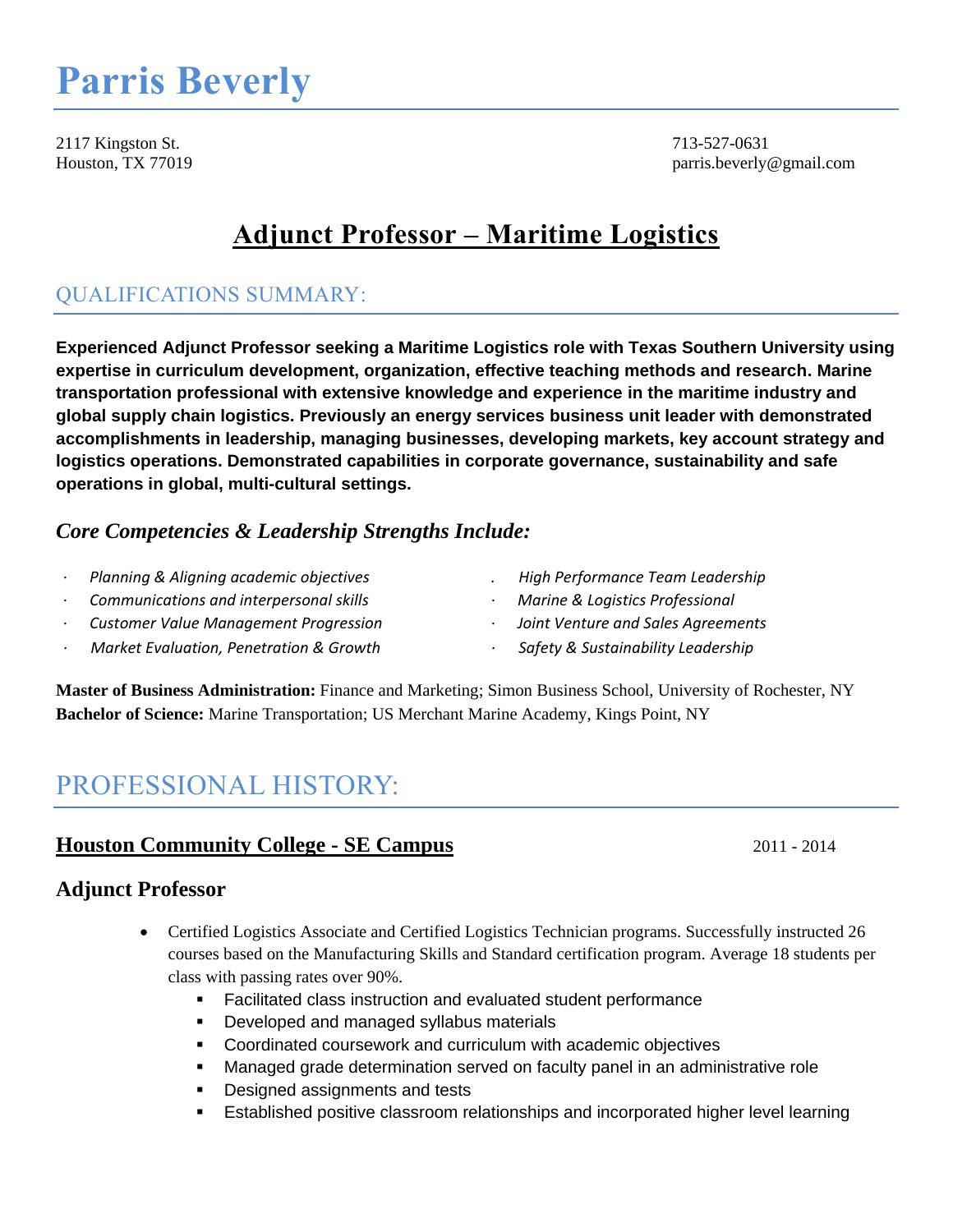#### **Swift Resources** 2010 - 2011

## **Logistics Planning Director, Mobile AL**

- Led planning and response activities related to Gulf Coast oil spill
- Developed and implemented strategy and direction for manpower, equipment, logistics and operations in AL, MS and FL
- Team leader and liaison with BP and government organizations

# **BP, plc.**

## **Strategic Accounts Director, Chicago, IL** 2008-2010

- Led strategic initiatives between BP and global manufacturing companies involving distinctive products, alternative energy and facilities management. Using progressive value management approaches enabled BP businesses to establish sustainable growth in expanded relations and \$10B+ sales realization.
- Collaborated with and influenced respective senior management to initiate strategic linkages involving off-shore and land-based energy applications, joint-research projects and retail marketing for further growth potential.

# **Business Unit Leader, Global Marine Fuels, London, UK** 2004 - 2008

- Initiated and led strategic shift from regional to a global \$4B+ turnover marine fuels business. Developed and implemented a differentiated strategy for retail, wholesale and trading businesses. Leveraging the right customers, ports, brand creation and industry leadership resulted in \$80M profit increase in four years.
- Facilitated improvements in all key metrics including ROCE to 20+%, \$60M working capital reductions, \$12m operating cost reductions and safety improvements to 0 accidents and environmental incidents over four years.
- Recognized by industry as an outstanding, responsible supplier/partner and for technical innovation including emissions reductions and military fuels SEA-card. Strong industry participant and chaired two global industry conferences.

## **Director, Marine Lubricants and Fuels, Americas, Houston, TX** 2001 - 2004

- Obtained P&L responsibility and achieved materiality and bottom-line growth in the US, Mexico and LatAm marine lubricants and fuels through integration of existing and new businesses including Castrol merger and Marine Alliance distribution center joint venture.
- Initiated and finalized negotiations on lubricants licensing agreement in Brazil, fuels joint ventures in Trinidad and in the US resulting in substantial growth and new business opportunities. Formulated downstream strategies in LatAm including Mexico, Brazil and Venezuela jointly with BP businesses.

# **AMOCO OIL COMPANY**

#### **District Asset Manager, Amoco Pipeline, Houston, TX** 1999 - 2001

 Business and asset manager for Midwest crude pipelines and four terminals. Revitalized Cushing Terminal and delivering pipelines to storage and gathering business to \$10m net profit in two years. Divested major pipeline sections and simplified while successfully delivering refineries crude oil requirements. Reinvigorated safety and environmental programs resulting in no injuries and significant reductions in environmental incidents.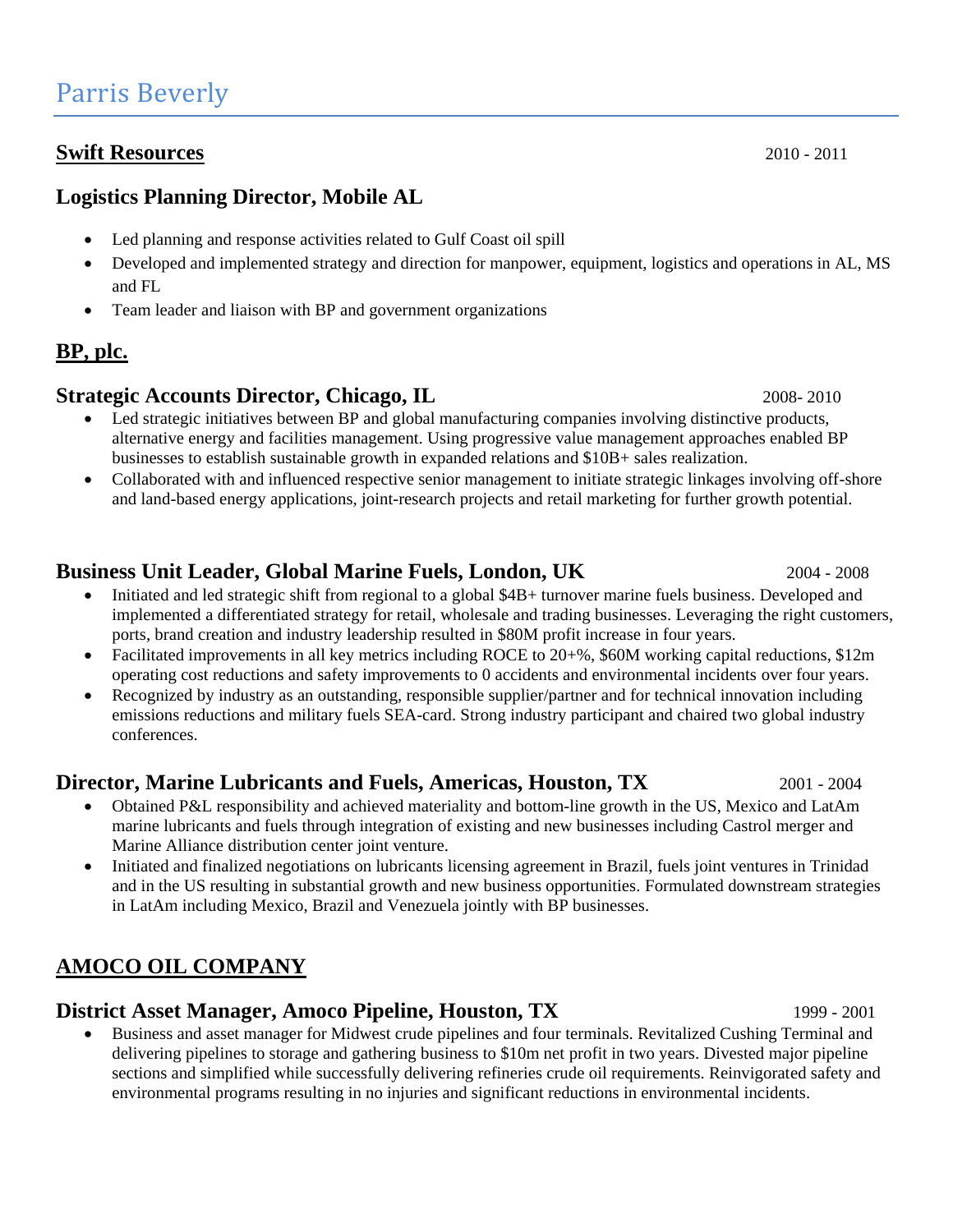# **Logistics Operations Leader** 1993 - 1999

- Led operating team to deliver petroleum products from refineries to twenty terminals. Negotiated purchases and swap agreements creating levers to minimize costs and capture market opportunities. Developed and implemented forecasting and delivery models to reduce working capital by 30% in two years. Collaborated with marketing teams to facilitate new processes for inventory management.
- Directed cross-functional team to successfully meet Clean Air Act regulations for gasoline including first-mover in the use of ethanol creating a significant competitive advantage in the Midwest.

# **NORTH AMERICAN VAN LINES (NAVL)** 1991 - 1993

#### **Director, North American Logistics**

NAVL and Norfolk Southern Team Leader assigned to develop a new strategic logistics offer. Initiated and delivered material third-party logistics offers to companies including IBM, Diebold, Ford, BMW and Xerox resulting in \$6m gross margin in year one.

#### **Strategy Director**

Researched and analyzed NAVL's core businesses to assess strategic intent alignment with market positioning and against business results. Consulted with businesses in developing a way forward including restructuring, expanding offers and divestment.

# **ARCO CHEMICAL COMPANY** 1983 - 1991

#### **Logistics Manager**

Managed global supply chain logistics processes and assets for all businesses including transportation, asset acquisitions and \$150M annual cost leadership. Developed and implemented quality control concepts including processes and metrics designed to optimize expenses, reduce working capital and effective deliveries to customers.

#### **Customer Services Manager**

- Managed a team of 18 customer service professionals acquiring and administering customer orders for all businesses. Generated incremental revenue by developing an inside sales process for outreach to prospective customers.
- Implemented a quality control process to eliminate order processing errors, customer improvement responsiveness and measure results for learning and continuous improvement. Recognized by several customers as A1 quality services team.

# **DUPONT COMPANY** 1978 - 1983

- Assigned to several operating roles in Transportation and Distribution including International Chartering, Ship Operations Manager and Barge Operations Manager. Roles required networking with businesses on short term shipping needs, negotiating rates and terms with shipping companies and managing administrative tasks.
- Assistant to Purchasing Manager and responsible for developing plans for product acquisitions, supplier negotiations, financial analysis and administrative tasks.